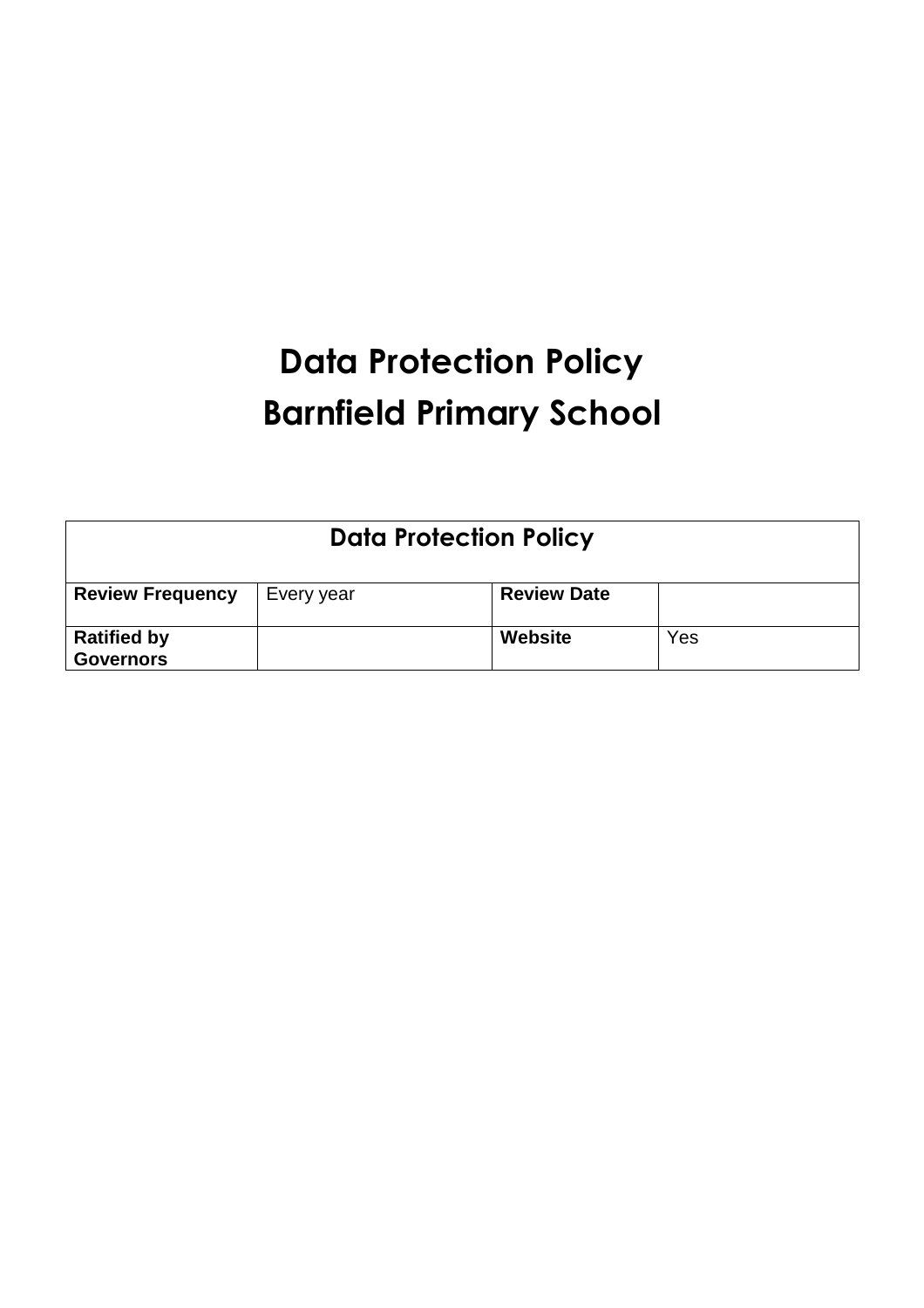# **Contents**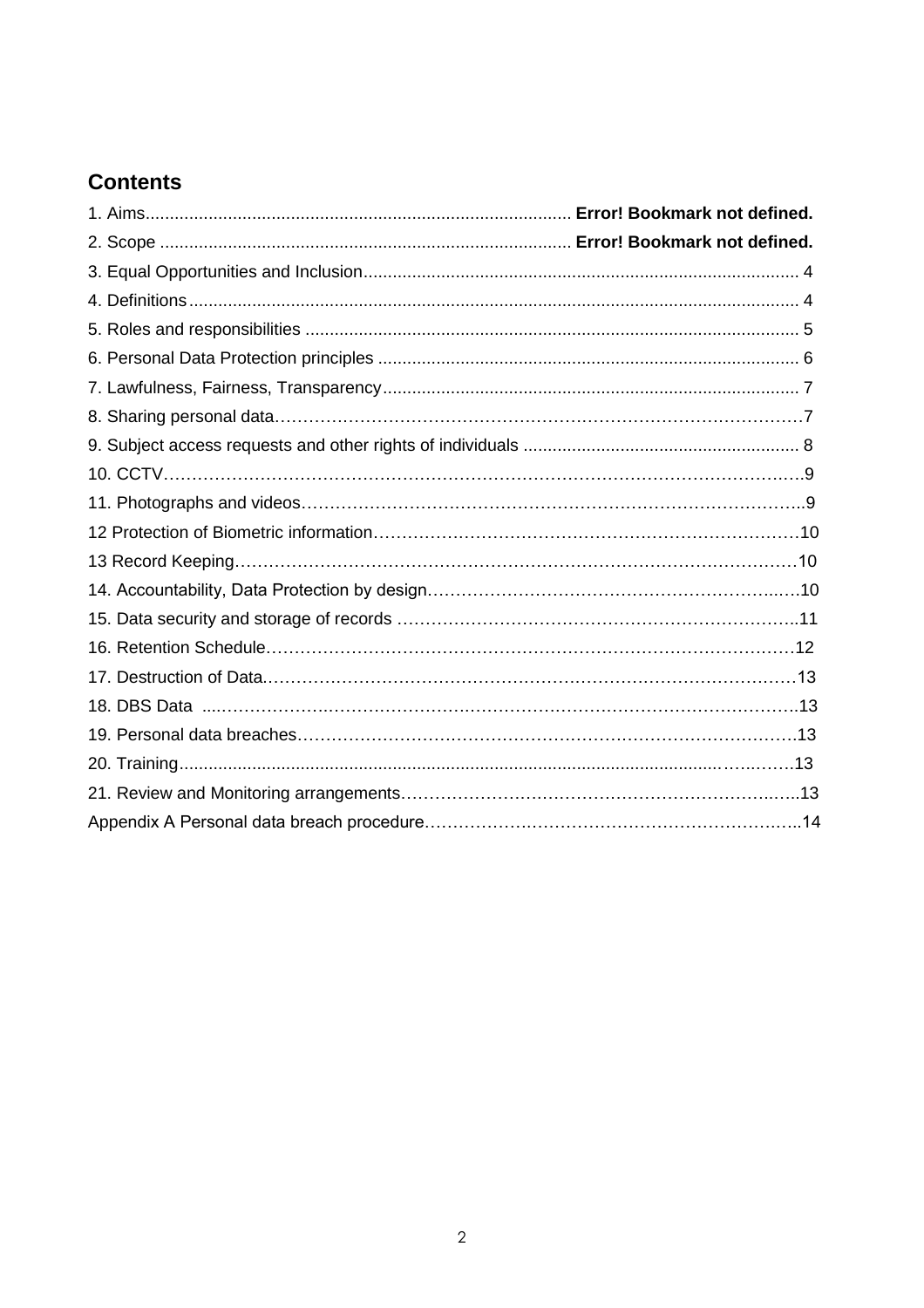#### *Governor responsible for Data Protection is***:** *Committee responsible for GDPR is***:Finance and Premises**

#### **1. Aims**

Barnfield Primary School uses personal information about staff, pupils, parents and other individuals who come into contact with the school. This information is gathered in order to enable it to provide education and other associated functions. In addition, there may be a legal requirement to collect and use information to ensure that the school complies with its statutory obligations.

The school has a legal responsibility to comply with data protection legislation and other statutory provisions relating to the way in which it holds and processes personal data. The school, as a corporate body, is named as the data controller under the Data Protection Act 2018 (DPA 2018).

**ICO Notification and Registration** The school is required to 'notify' the Information Commissioner of the processing of personal data. This information is included in a public register which is available on the Information Commissioner's website. As a Data controller the school will register annually with the ICO as required in line with legislation.

**Privacy Notices** Every member of staff, member of the governing board, contractors, and partners of the school that hold its' personal information has to comply with the law when managing that information. Schools also have a duty to issue a privacy notice to all pupils/parents and its employees; these provide details of information collection and held, why it is held and the other parties to whom it may be passed on.

**Data Controller** As data controller personal data collected about staff, pupils, parents, governors, visitors and other individuals that is collected and held must be processed in accordance with the General Data Protection Regulation (GDPR) and the DPA 2018.

#### **This policy applies to all personal data, regardless of whether it is in paper or electronic format**.

This policy is intended to ensure that personal information is dealt with properly and securely and in accordance with the GDPR. It will apply to information regardless of the way it is used, recorded and stored and whether it is held in paper files or electronically.

## **2. Scope of the Policy**

We recognise that the correct and lawful treatment of personal data will maintain confidence in the school. Protecting the confidentiality and integrity of Personal Data is a critical responsibility that we take seriously at all times. **Under the GDPR, personal data' means any information relating to an identified or identifiable natural person ('data subject')**; an identifiable natural person is one who can be identified, directly or indirectly, in particular by reference to an identifier such as a name, an identification number, location data, an online identifier or to one or more factors specific to the physical, physiological, genetic, mental, economic, cultural or social identity of that natural person.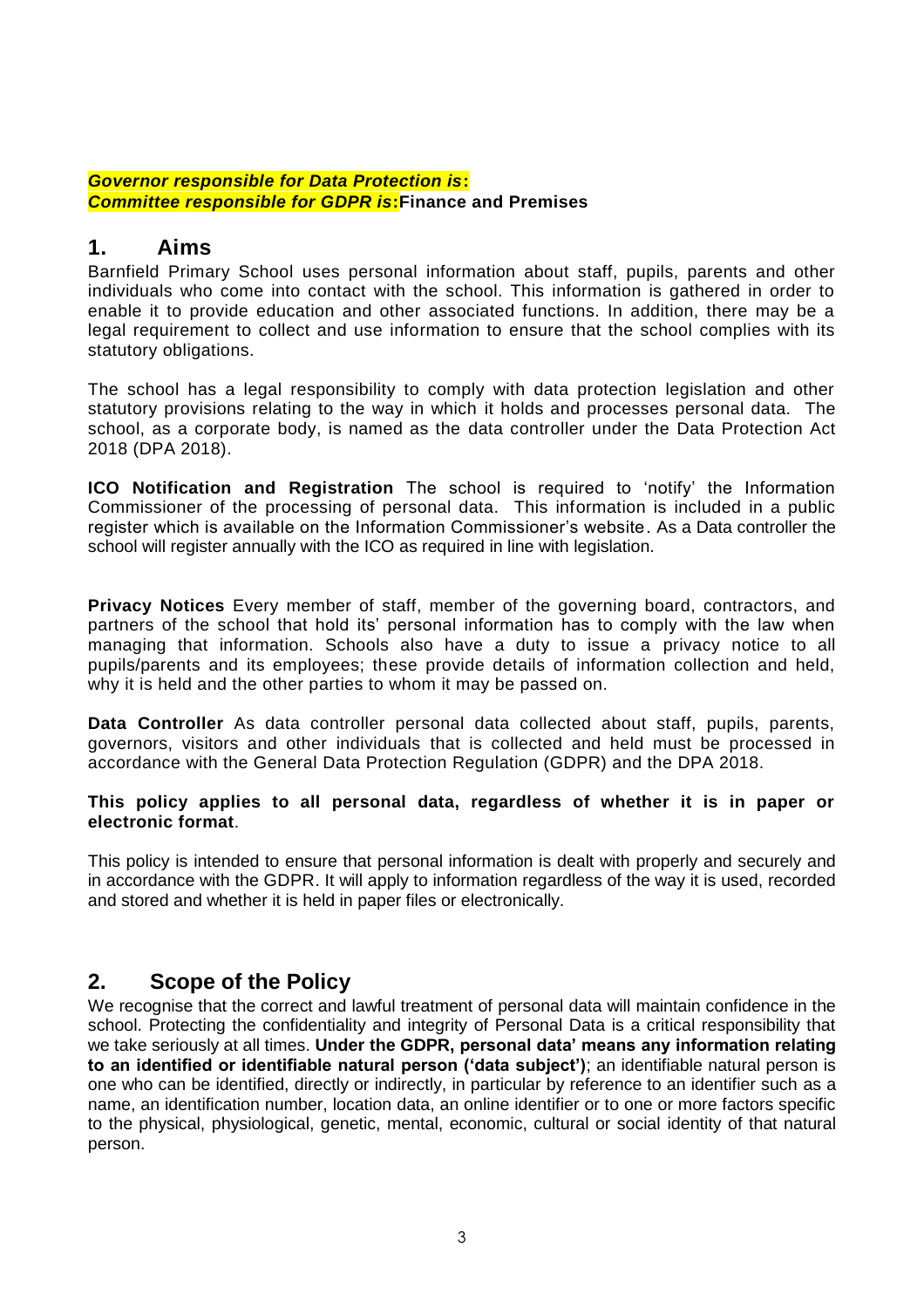This includes any expression of opinion about an individual and intentions towards an individual. It also applies to personal data held visually in photographs or video clips (including CCTV) or as sound recordings.

The school collects a large amount of personal data every year including: staff records, names and addresses of those requesting prospectuses, examination marks, references, fee collection as well as the many different types of research data used by the school. In addition, it may be required by law to collect and use certain types of information to comply with statutory obligations of Local Authorities (LAs), government agencies and other bodies.

## **3. Equal opportunities and inclusion**

It is the right of all children, staff and visitors to the school, regardless of their gender, ethnicity, religion or beliefs, physical disability, ability, linguistic, cultural or home background, to have their personal information collected, stored and processed in line with the requirements of the current legislation.

#### **4. Definitions of data protection terms**

**Consent:** agreement which must be freely given, specific, informed and be an unambiguous indication of the data subject's wishes by which they, by a statement or by a clear positive action, signifies agreement to the processing of personal data relating to them.

**Data controllers:** are the people who or organisations which determine the purposes for which, and the manner in which, any personal data is processed. They are responsible for establishing practices and policies in line with the Act. We are the data controller of all personal data used in our organisation for our own operational purposes.

**Data Privacy Impact Assessment (DPIA):** tools and assessments used to identify and reduce risks of a data processing activity. DPIA can be carried out as part of Privacy by Design and should be conducted for all major system or business change programs involving the Processing of Personal Data.

**Data processors:** include any person or organisation that is not a data user who processes personal data on our behalf and on our instructions. Employees of data controllers are excluded from this definition but it could include suppliers which handle personal data on our school's behalf.

**Data Protection Officer (DPO):** is responsible for monitoring our compliance with data protection law.

**Data subject:** means a living, identified or identifiable individual about whom we hold personal data. Data subjects may be nationals or residents of any country and may have legal rights regarding their personal data.

**Data users:** are those of our employees whose work involves processing personal data. Data users must protect the data they handle in accordance with this data protection policy and any applicable data security procedures at all times.

**Personal data:** means any information relating to an identified or identifiable natural person (data subject). An identifiable natural person is one who can be identified, directly or indirectly, in particular by reference to an identifier such as a name, an identification number, location data, an online identifier or to one or more factors specific to the physical, physiological, genetic, mental, economic, cultural or social identity of that natural person.

**Personal data breach:** any act or omission that compromises the security, confidentiality, integrity or availability of personal data or the physical, technical, administrative or organisational safeguards that we or our third-party service providers put in place to protect it. The loss, or unauthorised access, disclosure or acquisition, of personal data is a personal data breach.

**Processing:** is any activity which is performed on personal data such as collection, recording, organisation, structuring, adaptation or alteration, using, storage, retrieval, disclosure by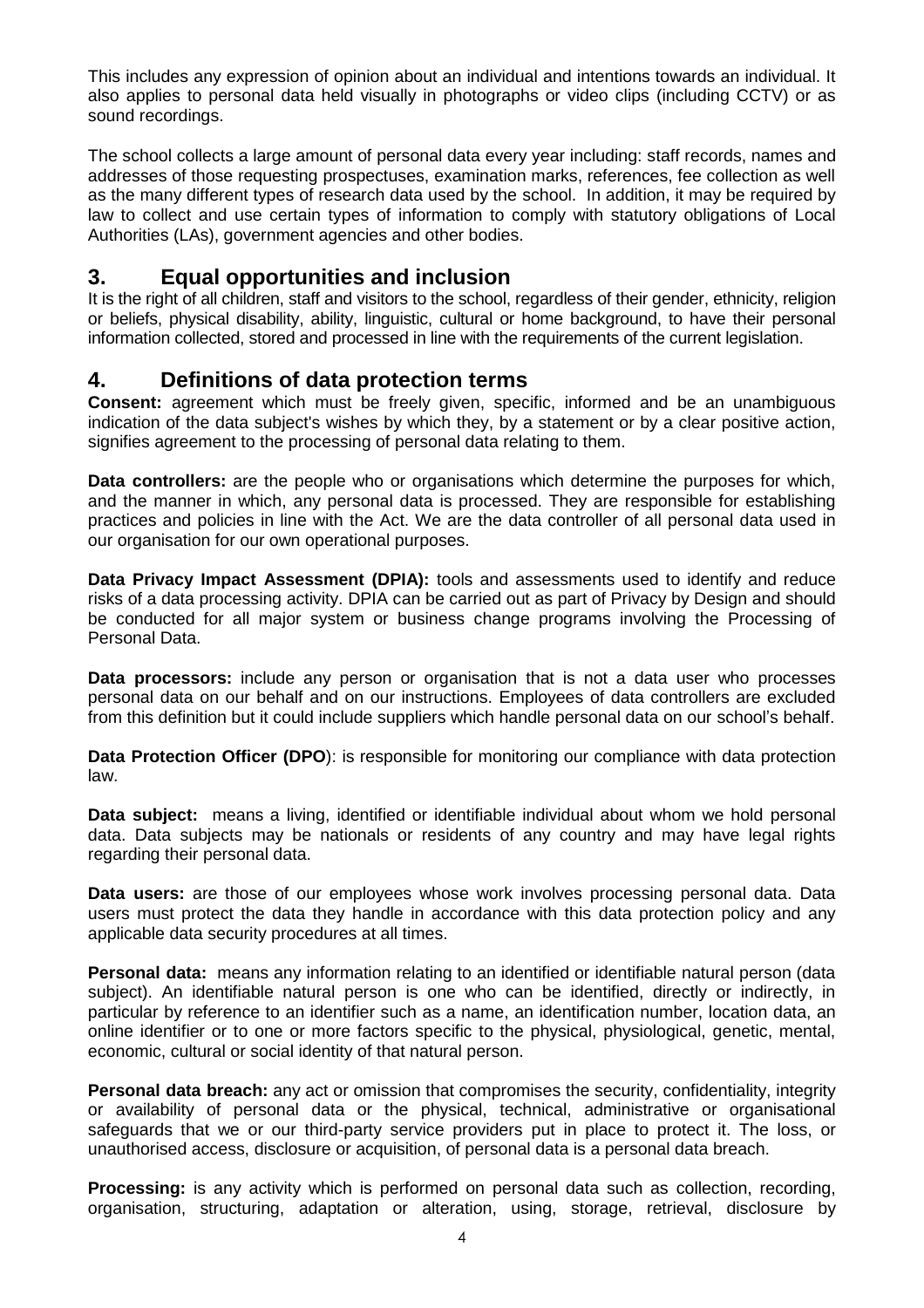transmission, dissemination or otherwise making available, alignment or combination, restriction, erasure or destruction.

**Special category personal data:** includes information about a person's racial or ethnic origin, political opinions; religious or philosophical beliefs; trade union membership; physical or mental health or condition; genetic/biometric data held for purposes of identification or data about sexual orientation or an individual's sex life.

## **5. Roles and Responsibilities**

This policy applies to all personal data we process regardless of the media on which that data is stored or whether it relates to past or present pupils, employees, workers, or supplier contacts, website users or any other data subject.

#### **Staff, those working on our behalf and volunteers**

This policy applies to all staff employed by our school, and to external organisations or individuals working on our behalf.

You must read, understand and comply when processing personal data on our behalf and attend training on its requirements. This policy sets out what we expect from you in order for the school to comply with applicable law. Your compliance with this policy is mandatory. You must also comply with all related policies and guidelines given. Staff who do not comply with this policy may face disciplinary action.

#### **All staff are responsible for:**

- Collecting, storing and processing any personal data in accordance with this policy
- Ensuring that personal data held is accurate and up to date
- Ensuring that personal data held is not misused, lost or unlawfully disclosed

#### **Data Protection Team**

The Data Protection Team is made up of a **Data Protection Officer (DPO)**, the Headteacher, the School Business Manager and the Office Manager. The team is responsible for overseeing the implementation of this policy, monitoring the school's compliance with data protection law, and developing related policies and guidelines where applicable.

The DPT will provide an annual report of their activities directly to the Governing Body and, where relevant, will report any advice and recommendations on school data protection issues.

The DPT is also the first point of contact for individuals whose data the school processes, and for the ICO.

The Data Protection Team can be contacted at: office@barnfield.barnetmail.net The DPO is David Powell who can be contacted at: dpo@sapphireskies.co.uk

#### **All staff must contact the Data Protection Team in the following circumstances:**

- Where they are unsure or have questions about the operation of this policy; the purposes for which data may be used; retaining personal data; disclosing personal data or keeping personal data secure
- If there has been a data breach or a suspected data breach
- Where they are unsure if they have a lawful basis for processing personal data or wish to process for a different purpose than the one that the data was obtained
- Where they propose to engage in any activity that affects the rights of privacy of any individual i.e. where there is a legal obligation to carry out a DPIA
- Where they are unsure about what security or other measures they need to implement to protect personal data
- If they are engaging in an activity that may affect the privacy rights of individuals
- If they need any assistance dealing with any rights invoked by a data subject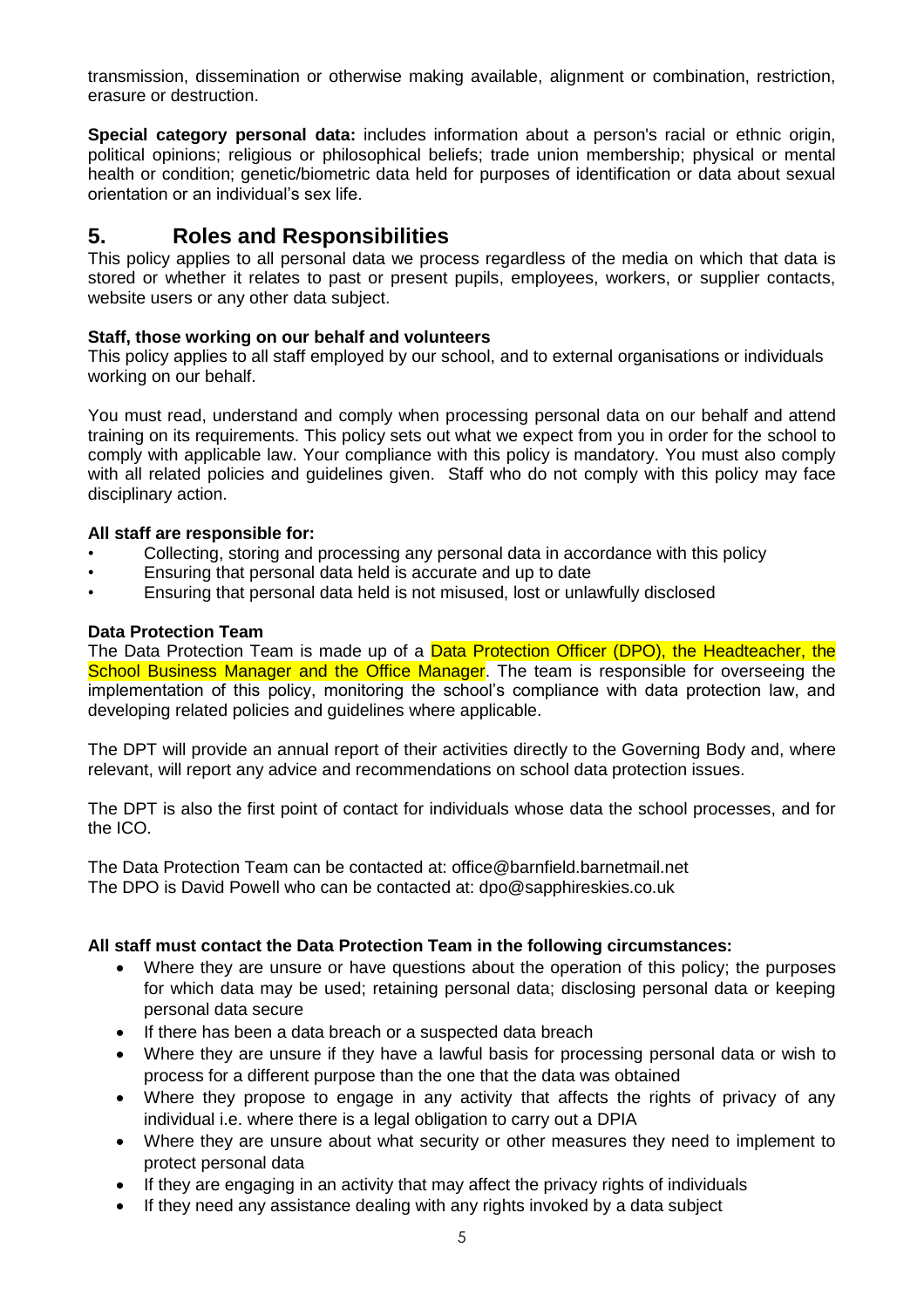- Where they are considering sharing personal data with third parties
- Where they are entering into contracts involving the processing of personal data by another organisation
- If they need to rely transfer personal data outside the European Economic Area

Where staff have concerns that this policy is not being followed by others they should report this immediately to the DPO. Where they wish to raise this formally they may do so under the school's whistleblowing policy for staff.

#### **Governing Board**

The governing board has overall responsibility for ensuring compliance with all relevant data protection obligations. All policies and documents related to data protection are reviewed annually by the **FGB** committee

#### **Executive headteacher**

The headteacher has overall operational responsibility on a day-to-day basis for the implementation of the school's policies and procedures.

#### **Data Protection Officer**

The DPO is responsible for overseeing the implementation of this policy, monitoring our compliance with data protection law, and developing related policies and guidelines where applicable. They will provide an annual report of their activities directly to the governing board and, where relevant, report to the board their advice and recommendations on school data protection issues. The DPO is also a point of contact for individuals whose data the school processes who wish to raise any complaint regarding the school's processing where they remain dissatisfied with the school's response, and for the Information Commissioner's Office (ICO).

#### **6. Personal Data Protection Principles**

Barnfield Primary School adheres to the principles relating to processing of personal data set out in the GDPR which require personal data to be:

(a) Processed lawfully, fairly and in a transparent manner (Lawfulness, Fairness and Transparency).

(b) Collected only for specified, explicit and legitimate purposes (Purpose Limitation).

(c) Adequate, relevant and limited to what is necessary in relation to the purposes for which it is processed (Data Minimisation).

(d) Accurate and where necessary kept up to date (Accuracy).

(e) Not kept in a form which permits identification of data subjects for longer than is necessary for the purposes for which the data is Processed (Storage Limitation).

(f) Processed in a manner that ensures its security using appropriate technical and organisational measures to protect against unauthorised or unlawful Processing and against accidental loss, destruction or damage (Security, Integrity and Confidentiality).

(g) Not transferred to another country without appropriate safeguards being in place (Transfer Limitation).

(h) Made available to data subjects and data subjects allowed to exercise certain rights in relation to their personal data (Data Subject's Rights and Requests).

Barnfield Primary School is responsible for and must be able to demonstrate compliance with the data protection principles listed above (Accountability).

The school is committed to maintaining the data protection principles at all times. This means that the school will:

• Inform data subjects why they need their personal information, how they will use it and with whom it may be shared. This is known as a privacy notice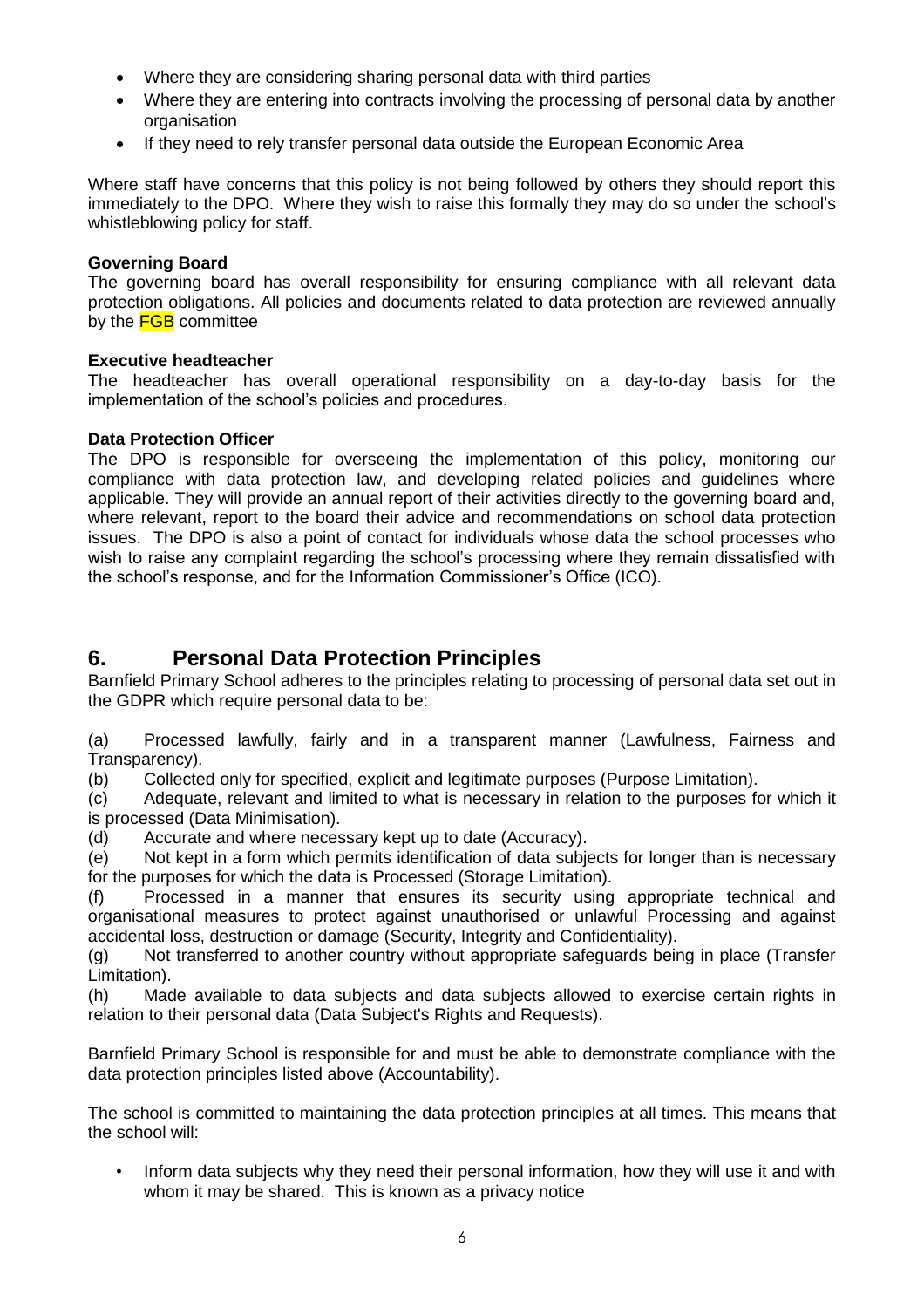- Check the quality and accuracy of the information held
- Apply the records management policies and procedures to ensure that information is not held longer than is necessary
- Ensure that when information is authorised for disposal it is done appropriately
- Ensure appropriate security measures are in place to safeguard personal information whether that is held in paper files or on a computer system
- Only share personal information with others when it is necessary and legally appropriate to do so
- Set out clear procedures for responding to requests for access to personal information known as subject access request
- Train all staff so that they are aware of their responsibilities and of the school's relevant policies and procedures

#### **7. Lawfulness, Fairness and Transparency**

Personal data must be processed lawfully, fairly and in a transparent manner in relation to the data subject. The school may only collect, process and share Personal Data fairly and lawfully and for specified purposes. The GDPR restricts our actions regarding personal data to specified lawful purposes. These restrictions are not intended to prevent processing, but ensure that we process personal data fairly and without adversely affecting the data subject.

The GDPR allows processing for specific purposes, some of which are set out below:

- (a) the data subject has given his or her consent;
- (b) the processing is necessary for the performance of a contract with the data subject;
- (c) to meet our legal compliance obligations.;
- (d) to protect the data subject's vital interests;
- (e) the data needs to be processed so that the school, as a public authority, can perform a task in the public interest, and carry out its official functions - this is known as the public task
- (f) to pursue our legitimate interests for purposes where they are not overridden because the processing prejudices the interests or fundamental rights and freedoms of data subjects.

For special categories of personal data, we will also meet one of the special category conditions for processing which are set out in the GDPR and DPA 2018.

If our school offers online services to pupils, such as classroom apps, and we intend to rely on consent as a basis for processing, we will get parental consent (except for online counselling and preventive services).

The purposes for which we process Personal Data to perform our public task are set out in the privacy notice issued by the school.

When we collect personal data directly from data subjects, including for human resources or employment purposes, we provide the data subject with all the information required by the GDPR including the identity of the Data Controller and DPO, how and why we will use, process, disclose, protect and retain that personal data through a fair processing (privacy) notice.

#### **8. Sharing personal data**

The school will not normally share personal data with anyone else without express consent, but may do so where:

• It is necessary for the performance of our public task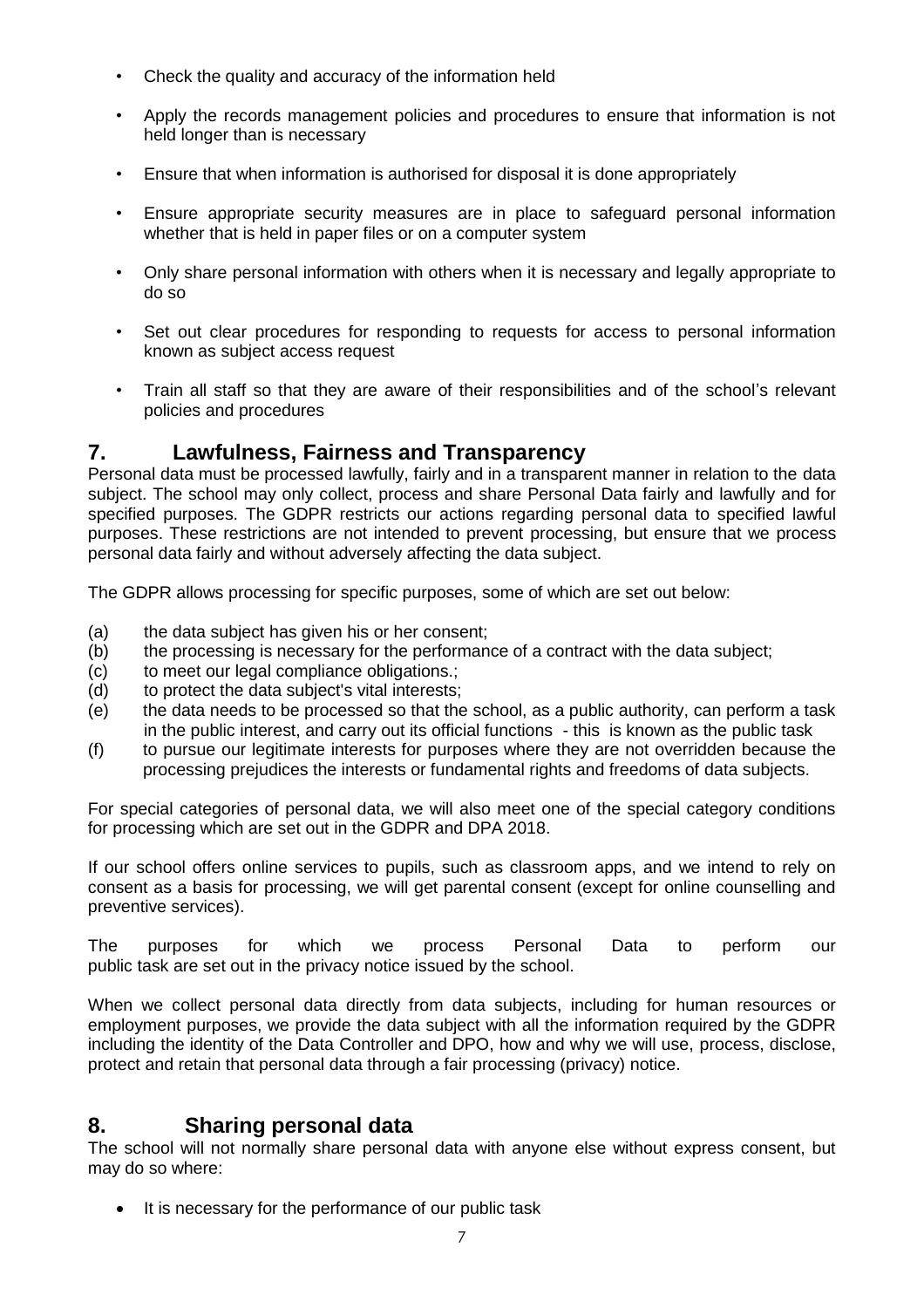- There is an issue with a pupil or parent/carer that puts the safety of another individual at risk
- For safeguarding purposes
- Our suppliers or contractors need data to enable us to provide services to our staff and pupils – for example, IT companies. When doing this, we:
	- (i) Only appoint suppliers or contractors which can provide sufficient guarantees that they comply with data protection law
	- (ii) Establish either in the contract or as a standalone agreement, a data processing agreement to ensure the fair and lawful processing of any personal data we share
	- (iii) Only share data that the supplier or contractor needs to carry out their service, and information necessary to keep them safe while working with us

The school will also share personal data with law enforcement and government bodies where we are legally required to do so, including for the following purposes:

- The prevention or detection of crime and/or fraud
- The apprehension or prosecution of offenders
- The assessment or collection of tax owed to HMRC
- In connection with legal proceedings
- Where the disclosure is required to satisfy our safeguarding obligations
- Research and statistical purposes, as long as personal data is sufficiently anonymised or consent has been provided

We may also share personal data with emergency services and local authorities to help them to respond to an emergency situation that affects any of our pupils or staff and for safeguarding purposes.

Where we transfer personal data to a country or territory outside the European Economic Area, we will do so in accordance with data protection law.

The school may enter into information-specific sharing agreements with other public bodies for the purposes outlined above.

## **9. Subject access requests and other rights of individuals**

Our data subjects have rights when it comes to how we handle their personal data. These include rights to:

- withdraw consent to processing at any time;
- receive certain information about how we process their data;
- request access to their personal data that we hold;
- prevent use of their personal data for direct marketing purposes;
- ask us to erase personal data if it is no longer necessary in relation to the purposes for which it was collected or processed or to rectify inaccurate data or to complete incomplete data;
- restrict processing in specific circumstances;
- challenge processing which has been justified on the basis of our legitimate interests or in the public interest;
- request a copy of an agreement under which personal data is transferred outside of the EEA;
- object to decisions based solely on automated processing, including profiling (known as automated decision making ('ADM'));
- prevent processing that is likely to cause damage or distress to the data subject or anyone else;
- be notified of a personal data breach which is likely to result in high risk to their rights and freedoms; and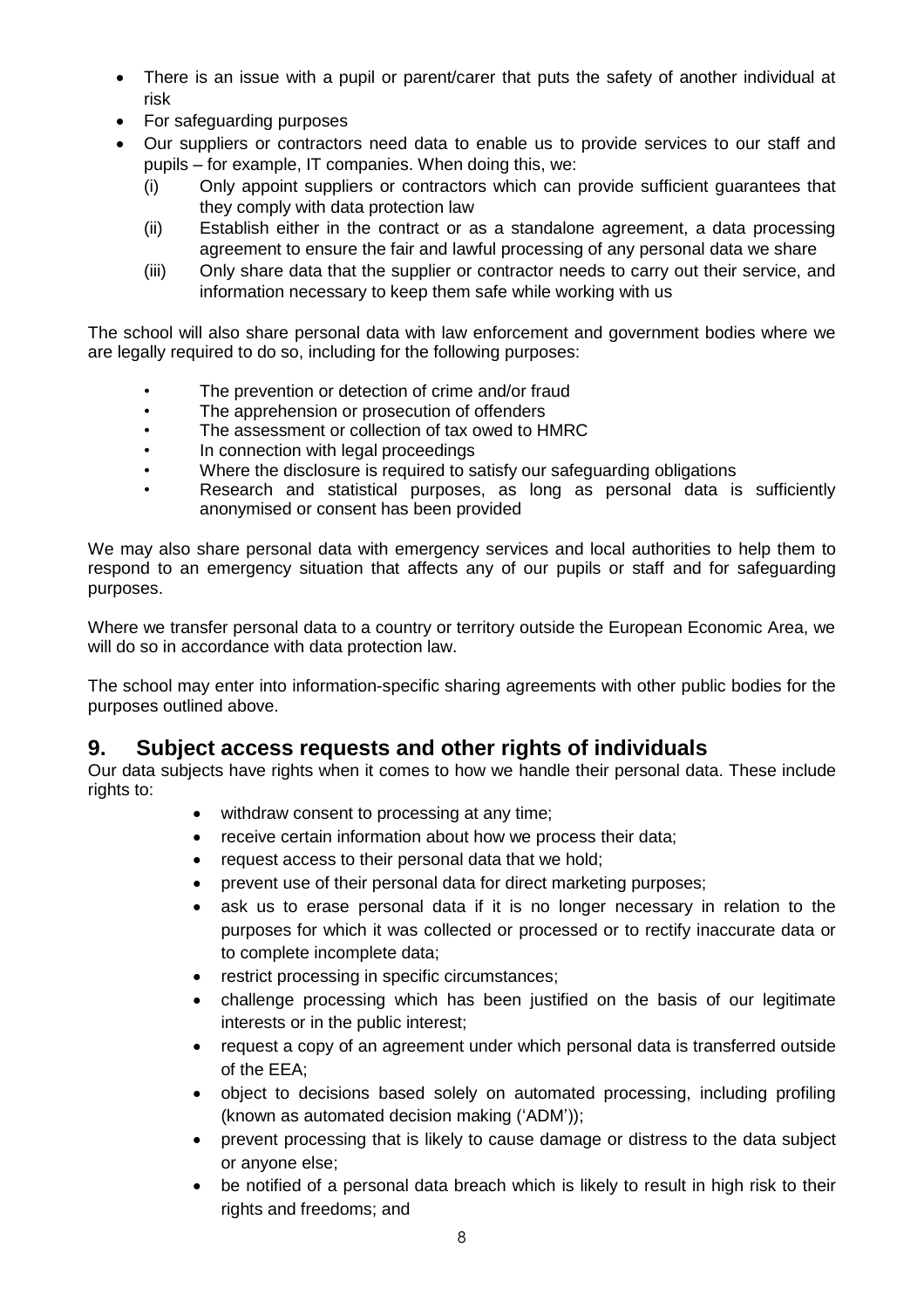• make a complaint to the Information Commissioner.

#### **How to make a subject access request**

The GDPR does not specify how to make a valid request.

You can make a subject access request verbally or in writing to any part of the school and not a specific contact point. We suggest however that you email the school if possible: office@barnfield.barnetmail.net.

We have one month to respond to your request.

GDPR requests for personal data are free in most cases unless the request is manifestly

unfounded or excessive, when a "reasonable fee" for the administrative costs of complying with the request may be charged.

A reasonable fee will be charged based on administrative costs if an individual requests further copies of their data following a request.

When responding to requests, the school may ask the individual to provide 2 forms of identification and contact the individual to confirm that they made a request.

We may inform the requester that the school will comply within 3 months of receipt of the request, where a request is complex or numerous requests have been made, informing the requester of this within 1 month, and explaining why the extension is necessary.

The school will not disclose information if by doing so it:

- might cause serious harm to the physical or mental health of the pupil or another individual
- would reveal that the child is at risk of abuse, where the disclosure of that information would not be in the child's best interests
- is contained in adoption or parental order records
- is given to a court in proceedings concerning the child.

When the school refuses a request, the individual will be advised of the reason and that they have the right to complain to the ICO.

Children aged 12 and above are generally regarded to be mature enough to understand their rights and the implications of a subject access request. Therefore, most subject access requests from parents or carers of pupils at the school may not be granted without the express permission of the pupil. This is not a rule and a pupil's ability to understand their rights will always be judged on a case-by-case basis.

Parents, or those with parental responsibility, have a legal right to access to their child's educational record (which includes most information about a pupil) within 15 school days of receipt of a written request.

## **10. CCTV**

Barnfield Primary School uses CCTV in various locations around the school site to ensure it remains safe. We will adhere to the ICO's [code of practice](https://ico.org.uk/media/for-organisations/documents/1542/cctv-code-of-practice.pdf) for the use of CCTV

We do not need to ask individuals' permission to use CCTV, but we make it clear where individuals are being recorded. Security cameras are clearly visible and accompanied by prominent signs explaining that CCTV is in use.

The CCTV system that we use stores data for one month

Any enquiries about the CCTV system should be directed to the headteacher**.**

## **11. Photographs and videos**

As part of our school activities, we may take photographs and record images of individuals within our school.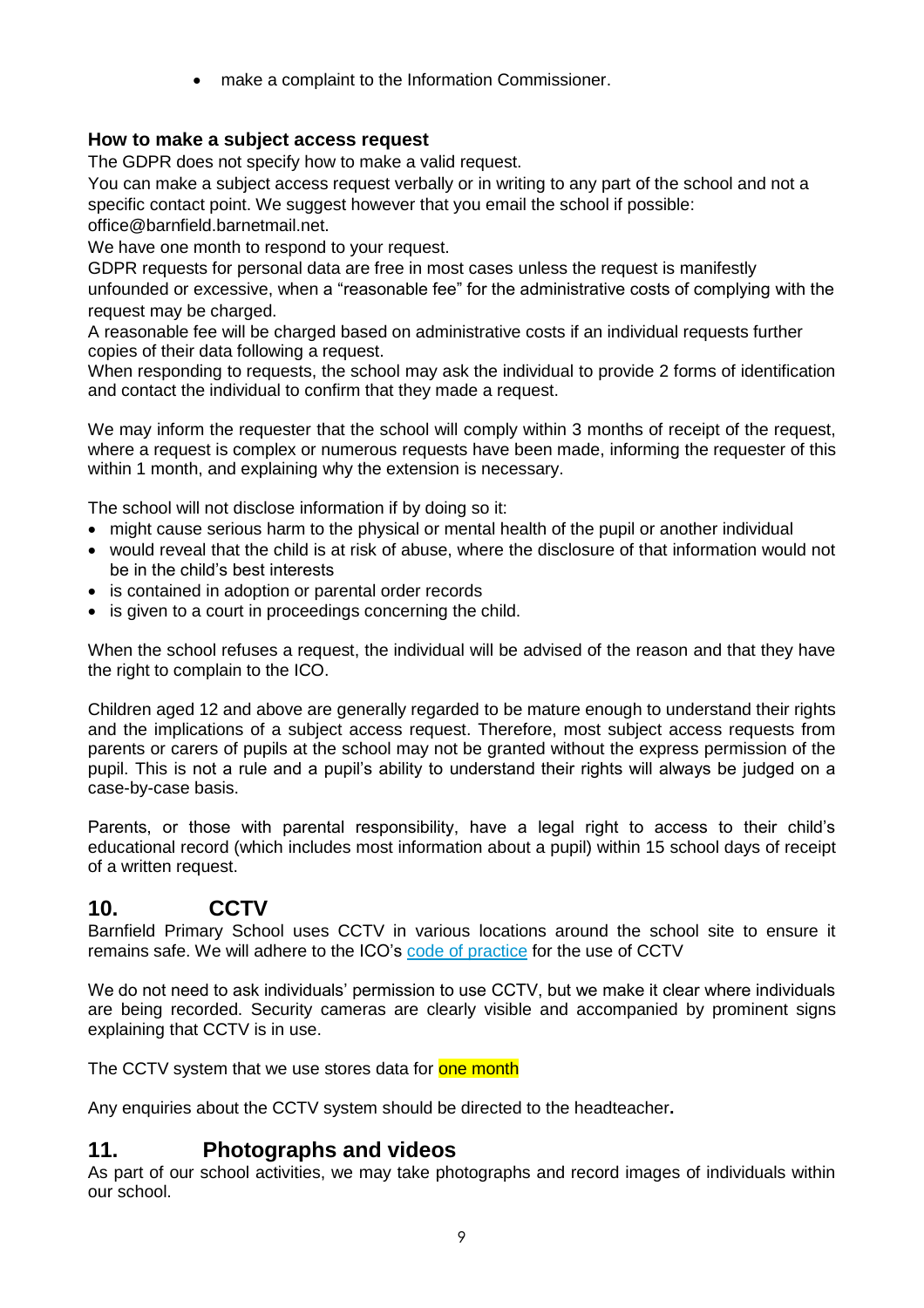The school will obtain written consent from parents/carers for photographs and videos to be taken of their child for communication, marketing and promotional materials. We will clearly explain how the photograph and/or video will be used to both the parent/carer and pupil.

Where we need parental consent, we will clearly explain how the photograph and/or video will be used to both the parent/carer and pupil. Where we don't need parental consent, we will clearly explain to the pupil how the photograph and/or video will be used.

Marketing and promotional materials uses may include:

- Within school on notice boards and in school magazines, brochures, prospectuses newsletters, etc.
- Children's books to evidence their learning
- Outside of school by external agencies such as the school photographer, newspapers, campaigns
- Online on our school website or social media pages

When using photographs and videos in this way the school will not include any other personal information about the child, to ensure they cannot be identified, unless parent/carer consent is provided and safeguarding is not compromised.

Consent can be refused or withdrawn at any time. If consent is withdrawn, we will delete the photograph or video and not distribute it further.

When using photographs and videos in this way we will not accompany them with any other personal information about the child, to ensure they cannot be identified.

## **12. Protection of Biometric information**

Legal Framework - Protection of Freedoms Act 2012 – Data Protection Act 2018 – GDPR - DfE guidance Protection of biometric information of children in schools and colleges

At Barnfield Primary School the written consent of at least one parent must be obtained before the biometric data is taken from the child and used. This applies to all pupils in schools and colleges under the age of 18.

In no circumstances can a child's biometric data be processed without written consent.

We will not process the biometric data of a pupil (under 18 years of age) where:

a) the child (whether verbally or non-verbally) objects or refuses to participate in the processing of their biometric data;

b) no parent has consented in writing to the processing; or

c) a parent has objected in writing to such processing, even if another parent has given written consent.

We will where possible provide reasonable alternative means of accessing services for those pupils who will not be using an automated biometric recognition system.

We refer to the latest guidance published by the DfE for the implementation of policy [https://www.gov.uk/government/publications/protection-of-biometric-information-of-children-in](https://www.gov.uk/government/publications/protection-of-biometric-information-of-children-in-schools)[schools](https://www.gov.uk/government/publications/protection-of-biometric-information-of-children-in-schools)

## **13. Record keeping**

GDPR requires us to keep full and accurate records of all our data processing activities.

We keep and maintain accurate records reflecting our processing. These records include clear descriptions of the personal data types, data subject types, processing activities, processing purposes, third-party recipients of the personal data, personal data storage locations, personal data transfers, the personal data's retention period and a description of the security measures in place.

## **14. Accountability, data protection by design**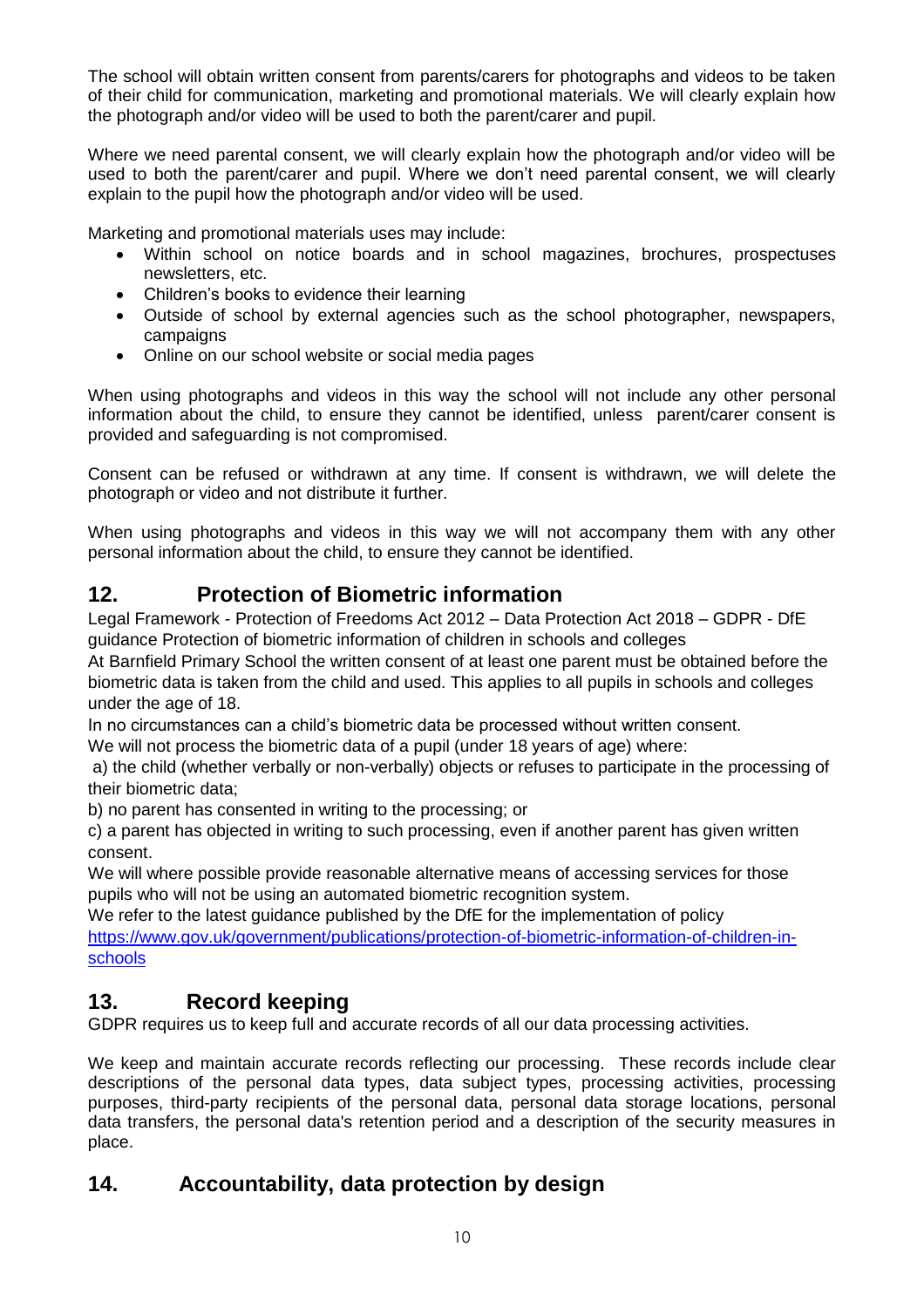The school put measures in place to show that we have integrated data protection into all of our data processing activities, including:

- Appointing a suitably qualified DPO
- Only processing personal data that is necessary for each specific purpose of processing, and always in line with the data protection principles set out in relevant data protection law
- Completing data protection impact assessments where the school's processing of personal data presents a high risk to rights and freedoms of individuals, and when introducing new technologies (the DPO will advise on this process)
- Integrating data protection into internal documents including this policy, any related policies and privacy notices
- Regularly training members of staff on data protection law, this policy, any related policies and any other data protection matters; we will also keep a record of attendance
- Regularly conducting reviews and audits to test our privacy measures and make sure we are compliant

## **15. Data security and storage of records**

We will protect personal data and keep it safe from unauthorised or unlawful access, alteration, processing or disclosure, and against accidental or unlawful loss, destruction or damage.

In particular:

- Passwords that are at least 8 characters long where possible containing letters and numbers are used to access school computers, laptops and other electronic devices. Staff and pupils are reminded to change their passwords at regular intervals
- Encryption software is used to protect all portable devices and removable media, such as laptops and USB devices
- Staff, pupils or governors who store personal information on their personal devices are expected to follow the same security procedures as for school-owned equipment (see our [online safety policy/ICT policy/acceptable use agreement/policy on acceptable use])
- Where the school needs to share personal data with a third party, we carry out due diligence and take reasonable steps to ensure it is stored securely and is adequately protected
- Confidential paper records will be kept in a locked filing cabinet, locked cupboard, drawer or safe, with restricted access.
- Confidential paper records will not be left unattended or in clear view anywhere with general access.
- Digital data is coded, encrypted or password-protected, both on a local hard drive and on a network drive that is regularly backed up off site.
- Where data is saved on removable storage or a portable device, the device will be kept in a locked filing cabinet, drawer or safe when not in use.
- Memory sticks will not be used to hold personal information unless they are passwordprotected and fully encrypted: teaching staff are provided with encrypted memory stick by the school.
- All electronic devices are password-protected to protect the information on the device in case of theft.
- Where possible, the school enables electronic devices to allow the remote blocking or deletion of data in case of theft.
- Staff will not use their personal laptops or computers for school purposes if it involves the identifiable data of pupils, staff member or any other stake holder.
- All necessary members of staff are provided with their own secure login and password, and every computer regularly prompts users to change their password.
- Emails containing sensitive or confidential information are password-protected if there are unsecure servers between the sender and the recipient.
- Circular emails to parents are sent blind carbon copy (bcc), so email addresses are not disclosed to other recipients.
- When sending confidential information by fax, staff will always check that the recipient is correct before sending.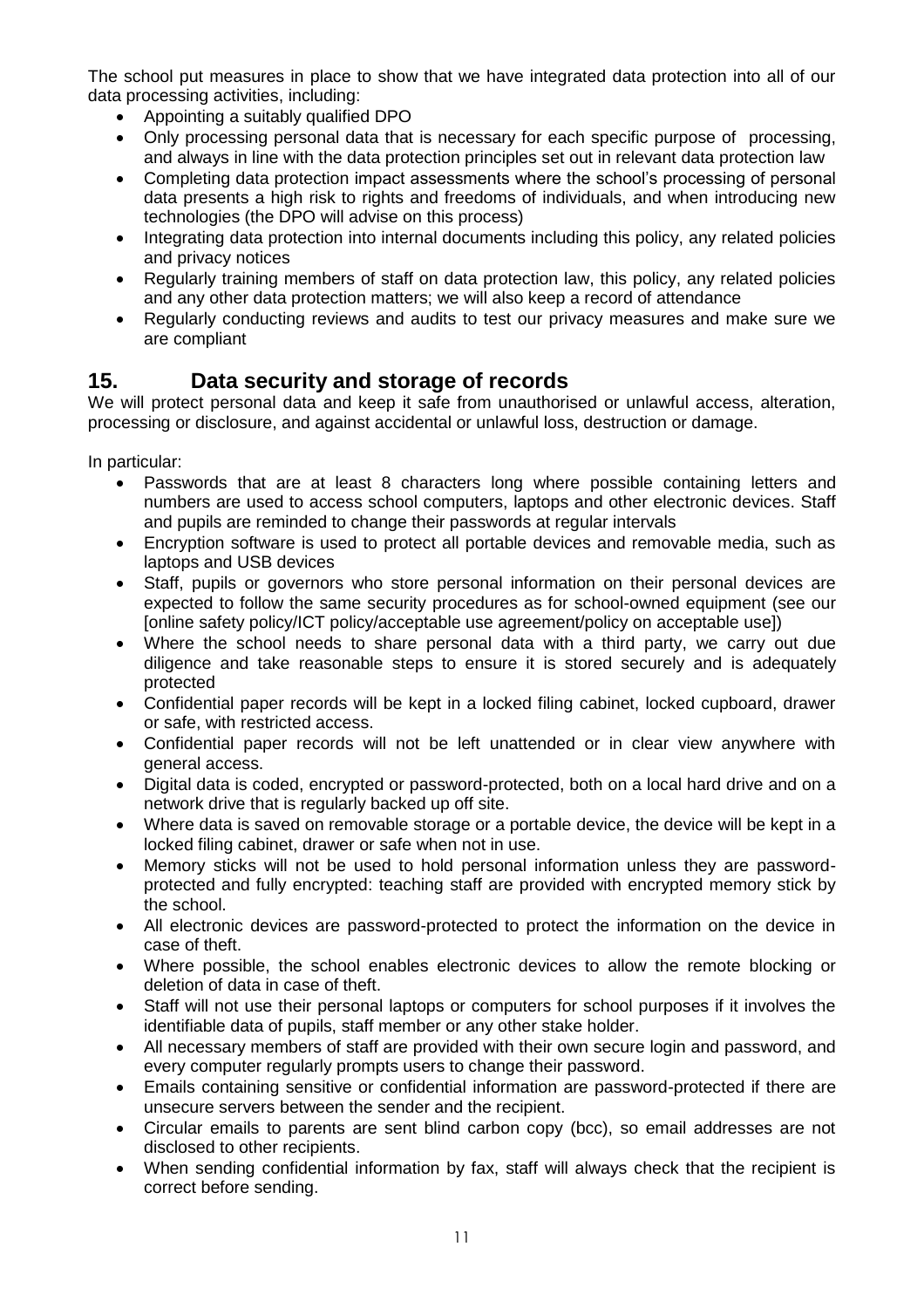- Where personal information that could be considered private or confidential is taken off the premises, either in electronic or paper format, staff will take extra care to follow the same procedures for security, e.g. keeping devices under lock and key. The person taking the information from the school premises accepts full responsibility for the security of the data.
- Before sharing data, all staff members will ensure: They are allowed to share it. That adequate security is in place to protect it. Who will receive the data has been outlined in a privacy notice.

Under no circumstances are visitors allowed access to confidential or personal information. Visitors to areas of the school containing sensitive information are supervised at all times.

The physical security of the school's buildings and storage systems, and access to them, is reviewed on a regular basis. If an increased risk in vandalism/burglary/theft is identified, extra measures to secure data storage will be put in place.

Barnfield Primary School takes its duties under the GDPR seriously and any unauthorised disclosure may result in disciplinary action.

The school business manager is responsible for continuity and recovery measures are in place to ensure the security of protected data.

#### **Storage of records**

Barnfield Primary School has a responsibility to maintain its records and record keeping systems. When doing this, will take account of the following factors: -

- The most efficient and effective way of storing records and information;
- The confidential nature of the records and information stored;
- The security of the record systems used;
- Privacy and disclosure; and
- Their accessibility.

#### **16. Retention schedule**

The retention schedule broadly follows the guidelines from the Annual Review of School Records and Safe Data Destruction **IMRS (Information and Management Records Society)** checklist **approved by the DfE**.

Approved Information (hard copy and electronic) will be retained for at least the period specified in the retention schedule. When managing records, the school will adhere to the standard retention times listed within that schedule. Paper and Electronic records will be regularly monitored by school staff. The retention periods are based on business needs and legal requirements.

## **17. Destruction of records**

.

Where records have been identified for destruction they should be disposed of in an appropriate way. All information must be reviewed before destruction to determine whether there are special factors that mean destruction should be delayed, such as potential litigation, complaints or grievances.

We will shred or incinerate paper-based records, and overwrite or delete electronic files. We may also use a third party to safely dispose of records on the school's behalf. If we do so, we will require the third party to provide sufficient guarantees that it complies with data protection law.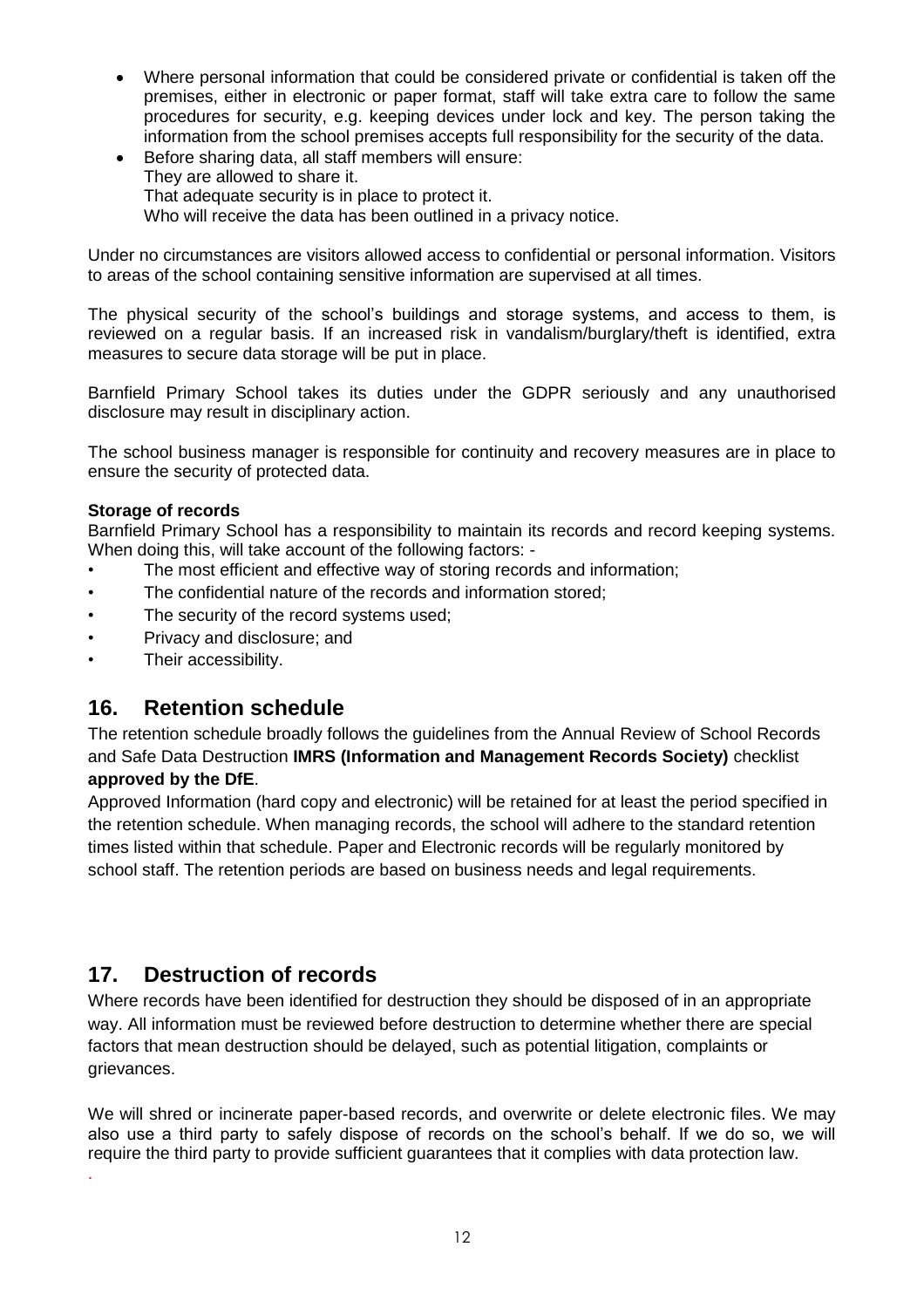## **18. DBS data**

All data provided by the DBS will be handled in line with data protection legislation; this includes electronic communication. Data provided by the DBS will never be duplicated. Any third parties who access DBS information will be made aware of the data protection legislation, as well as their responsibilities as a data handler.

## **19. Personal data breaches**

The school will make all reasonable endeavours to ensure that there are no personal data breaches. A personal data breach is more than just losing personal data. It is a breach of security leading to the accidental or lawful destruction, loss, alteration, unauthorised disclosure of, or access to, personal data.

A personal data breach can be broadly defined as a security incident that has affected the confidentiality, integrity or availability of personal data. In short, there will be a personal data breach whenever any personal data is lost, destroyed, corrupted or disclosed; if someone accesses the data or passes it on without proper authorisation; or if the data is made unavailable and this unavailability has a significant negative effect on individuals.

In the unlikely event of a suspected data breach, we will follow the school's Personal Data Breach Procedure (see **Appendix A**) and take all steps we can to remedy the breach that has occurred.

When appropriate, we will report the data breach to the ICO within 72 hours.

## **20. Training**

All staff and governors are provided with data protection training as part of their induction process.

Data protection will also form part of continuing professional development, where changes to legislation, guidance or the school's processes make it necessary.

#### **21. Review and Monitoring arrangements**

This policy is reviewed at least annually by the School Business Manager, the Data Protection Officer (DPO), the Governor with responsibility for GDPR and the Headteacher.

For help or advice on this policy and further specialist information may be sought form the school's DPO please contact the Data Protection Team at: [office@barnfield.barnetmail.net](mailto:office@barnfield.barnetmail.net)

\_\_\_\_\_\_\_\_\_\_\_\_\_\_\_\_\_\_\_\_\_\_\_\_\_\_\_\_\_\_\_\_\_\_\_\_\_\_\_\_\_\_\_\_\_\_\_\_\_\_\_\_\_\_\_\_\_\_\_\_

This policy is reviewed and ratified by the Full Governing Body.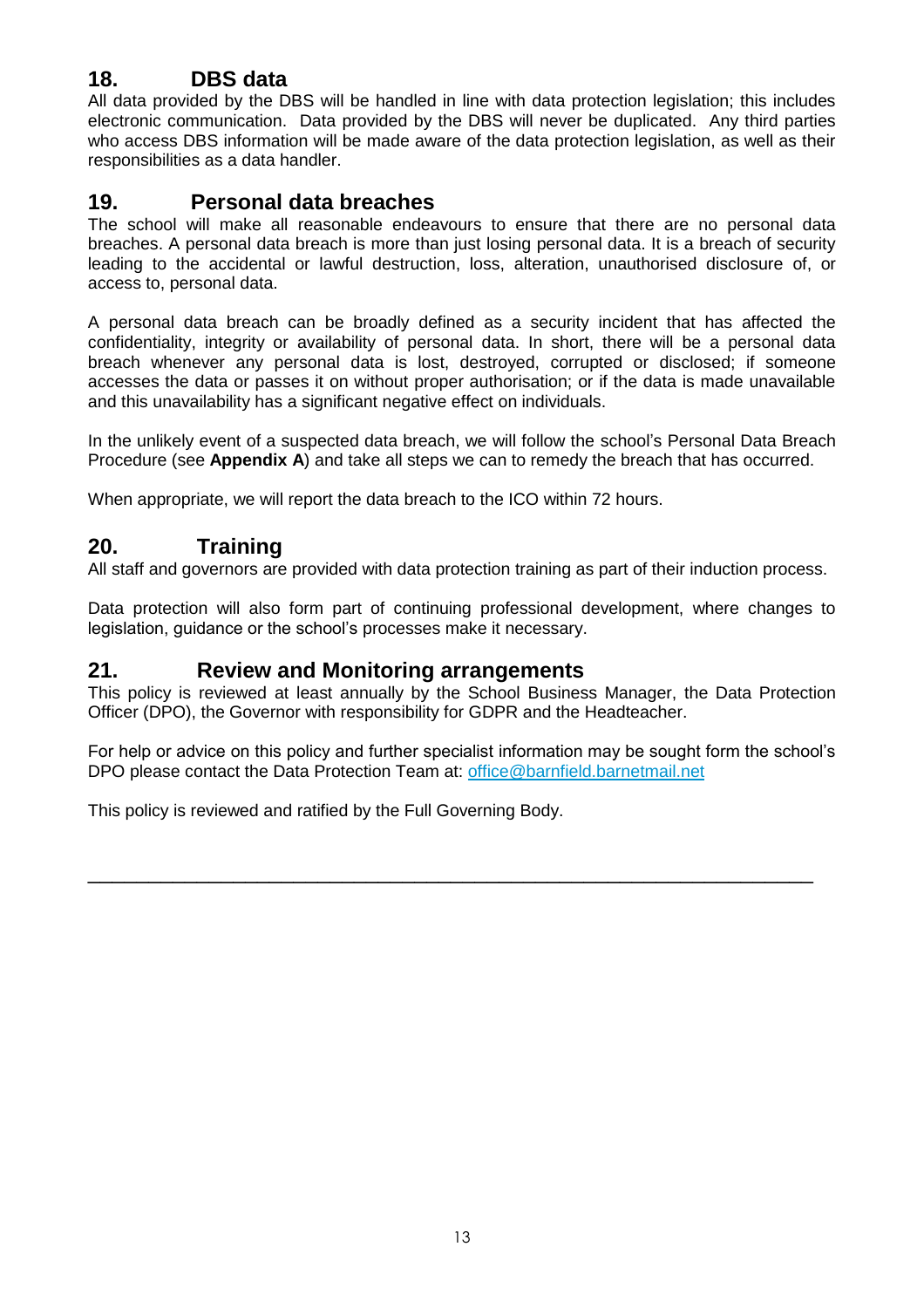# *Appendix A***: Personal data breach procedure**

This procedure is based on guidance on personal data breaches produced by the ICO. On finding or causing a breach, or potential breach, the staff member or data processor must immediately notify the DPT (Data Protection Team).

- The DPT will decide if there are any conflicts of interest within the team and, if there are, the relevant person will step away from the process.
- The DPT will investigate the report, and determine whether a breach has occurred. To decide, the DPT will consider whether personal data has been accidentally or unlawfully:
	- lost
	- stolen
	- destroyed
	- altered
	- disclosed or made available where it should not have been
	- made available to unauthorised people.
- The DPT will alert the Chair of Governors
- The DPT will make all reasonable efforts to contain and minimise the impact of the breach, assisted by relevant staff members or data processors where necessary.(Actions relevant to specific data types are set out at the end of this procedure)
- The DPT will assess the potential consequences, based on how serious they are, and how likely they are to happen
- The DPO will work out whether the breach must be reported to the ICO. This must be judged on a case-by-case basis. To decide, the DPO will consider whether the breach is likely to negatively affect people's rights and freedoms, and cause them any physical, material or non-material damage (e.g. emotional distress), including through:
	- loss of control over their data
	- discrimination
	- identify theft or fraud
	- financial loss
	- unauthorised reversal of pseudonymisation (for example, key-coding)
	- damage to reputation
	- loss of confidentiality

- any other significant economic or social disadvantage to the individual(s) concerned. If it's likely that there will be a risk to people's rights and freedoms, the DPO must notify the ICO.

• The DPT will document the decision (either way), in case it is challenged at a later date by the ICO or an individual affected by the breach. Documented decisions are stored on the school's computer system. Where the ICO must be notified, the DPO will do this via the 'report a breach' page of the ICO website within 72 hours. As required, the DPO will set out:

- a description of the nature of the personal data breach including, where possible:

- the categories and approximate number of individuals concerned
- the categories and approximate number of personal data records concerned
	- the name and contact details of the DPO
	- a description of the likely consequences of the personal data breach
	- a description of the measures that have been, or will be taken, to deal with the breach and mitigate any possible adverse effects on the individual(s) concerned
- If all the above details are not yet known, the DPO will report as much as they can within 72 hours. The report will explain that there is a delay, the reasons why, and when the DPO expects to have further information. The DPO will submit the remaining

information as soon as possible.

• The DPT will also assess the risk to individuals, again based on the severity and likelihood of potential or actual impact. If the risk is high, the DPO will promptly inform, in writing, all individuals whose personal data has been breached. This notification will set out: